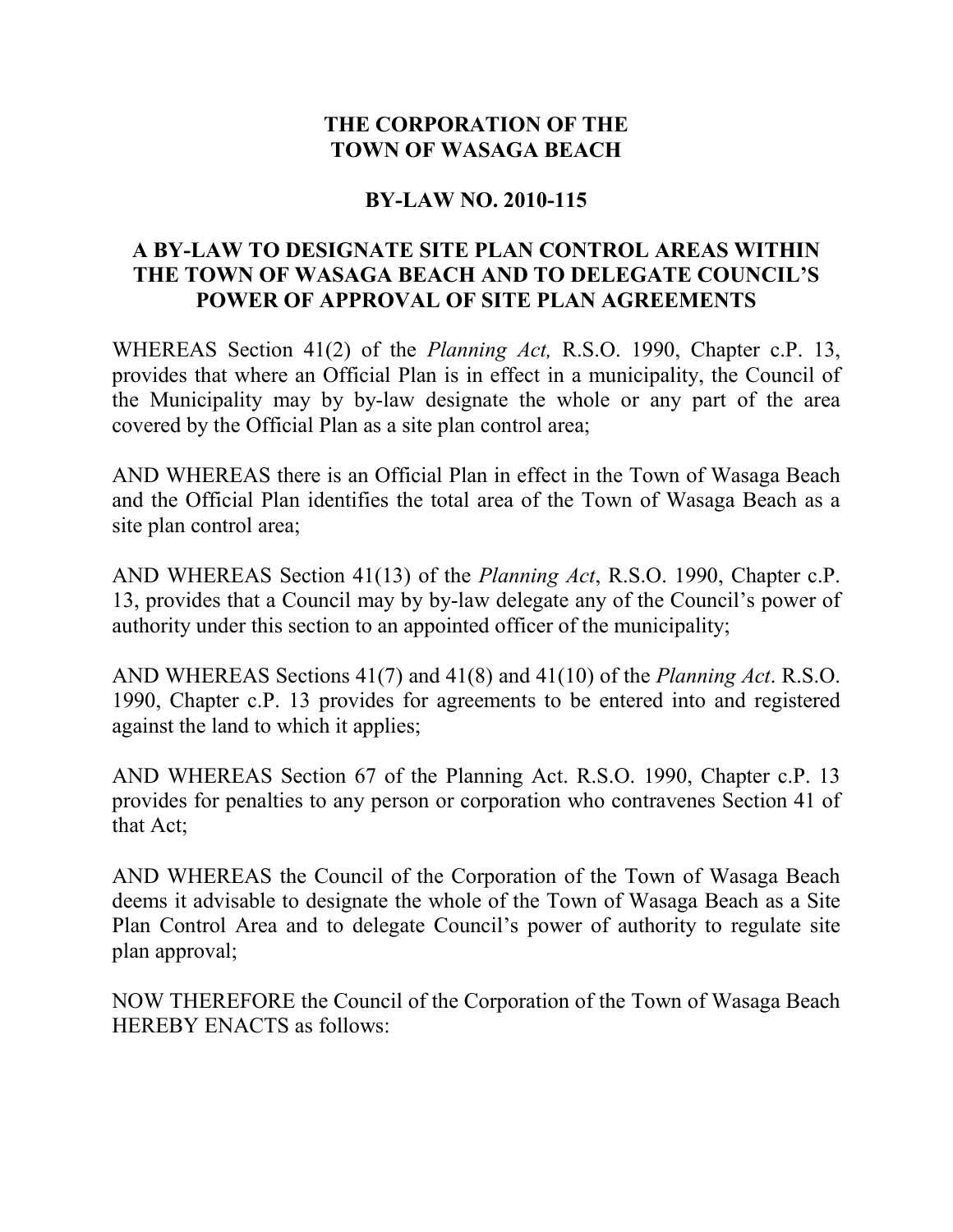#### PART I - INTERPRETATION

- 1. In this by-law:
	- a) "Council" means the Council of The Corporation of the Town of Wasaga Beach.
	- b) "Development" means development as defined within Section 41 of the *Planning Act*.
	- c) "Manager" means the Manager of Planning and Development of The Corporation of the Town of Wasaga Beach.
	- d) "minor alteration" means new development on a property which supports existing development, where a site plan control agreement has not been registered on the property, where such new development does not affect the footprint of existing buildings or structures, or does not significantly affect traffic entrances, vehicular and traffic movements, parking lot layouts, landscaping, storm water management or servicing and grading plans.
	- e) *Planning Act* means the Ontario Planning Act, R.S.O. 1990, c.P.13, as amended from time to time.
	- f) "Senior Planner" means the Senior Planner of The Corporation of the Town of Wasaga Beach.
	- g) "Site plan application" means an application for approval of plans and drawings for a development under Section 41 of the *Planning Act*.
	- h) "Site plan application Major Campground" means development of any mixture of three or more of modular home, mobile home, motor home, rental cabin, house trailer, park model trailer, tent trailer, tent or, campsites, on lands zoned for commercial use.
	- i) "Site plan application Major" means new development of vacant lands, or any development not defined as being 'Minor', 'Revision' or 'Minor Revision' site plan applications.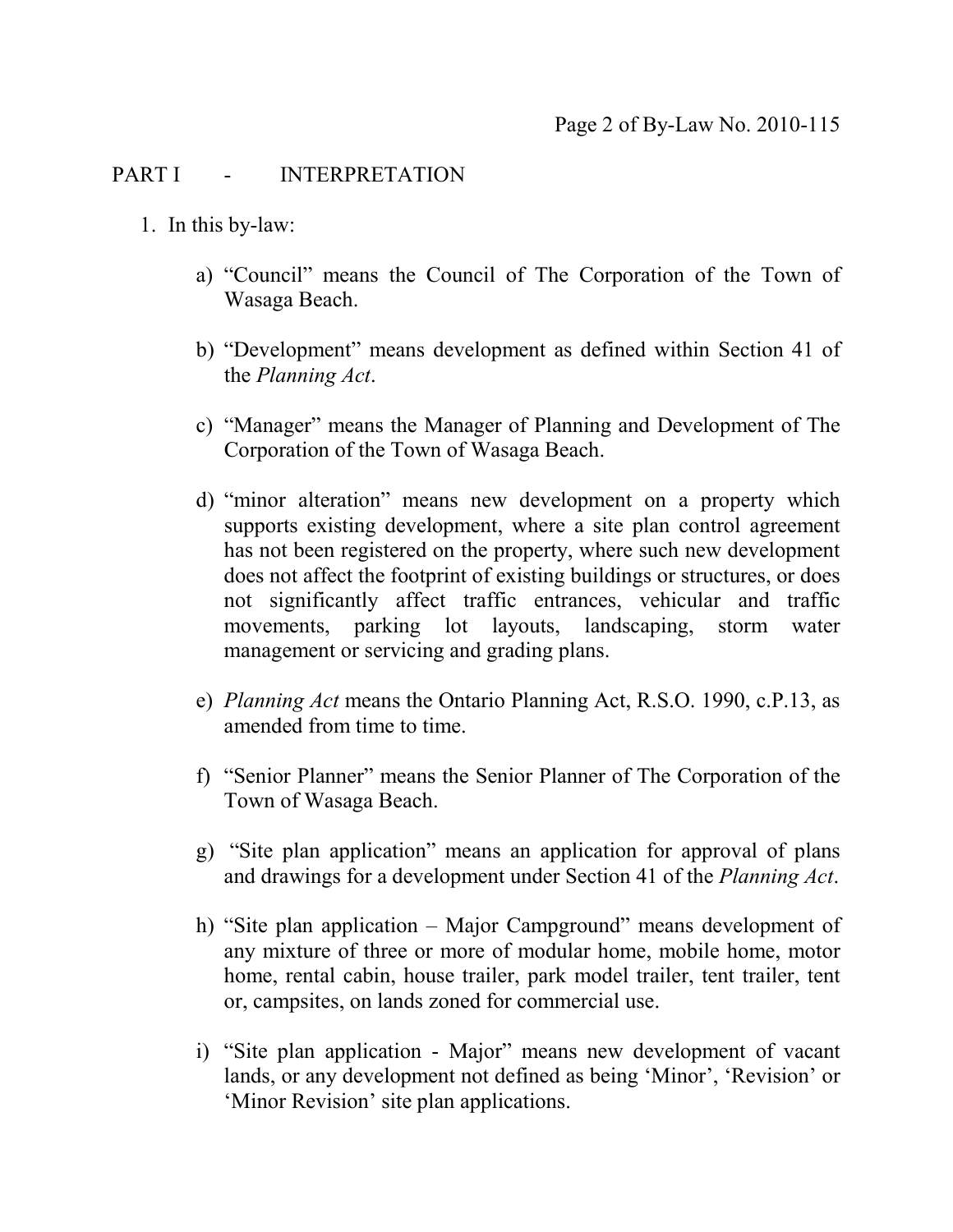- j) "Site Plan application Major Residential" means new development consisting of multiple residential units which may include but is not limited to:
	- i. Development in the form of 3 or more multi-unit residential dwellings such as townhouse and apartment dwellings;
	- ii. Development of 3 or more of modular home, mobile home, house trailer, park model trailer, single detached dwelling, semi-detached or, townhouse dwellings; and,
	- iii. Development in the form of vacant land condominium.
- k) "Site plan application Minor" means development which is small in scale on a serviced lot and will generally have a minor impact on the environment, infrastructure, traffic patterns or, nearby uses. Such development may include:
	- i. Is anticipated to have minimal additional traffic, noise, or drainage impacts;
	- ii. Proposes only a change in use to, or within, an existing building;
	- iii. Proposes a building addition or an accessory structure with a increase in gross floor area which is generally less than 25% of the existing gross floor area of the main permitted building $(s)$ ;
	- iv. Is zoned the Floodplain Hazard (FH) zone;
	- v. Proposes a sales pavilion for the purpose of marketing a development proposal;
	- vi. Does not require a planning approval from the County of Simcoe or any Provincial Ministry or the Nottawasaga Valley Conservation Authority;
	- vii. Does not require significant new off-site infrastructure; or,
	- viii. Residential infill greater than 2 dwelling units and not within a registered plan of subdivision.
- l) "Site plan application Revision" means a change to approved site plans or a significant change to site plans nearing site plan approval. A significant change on site plans which are nearing site plan approval may include, but is not limited to, the addition of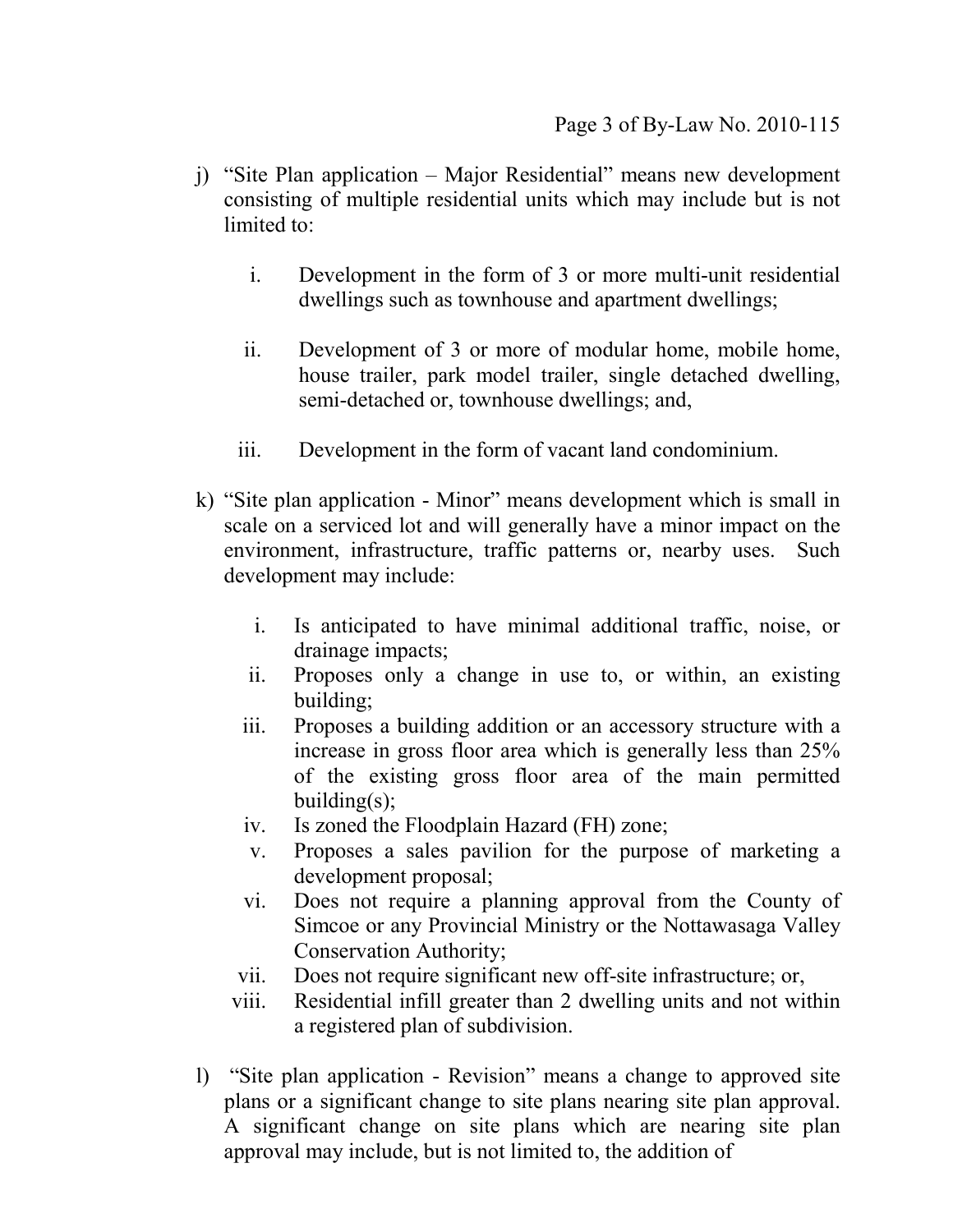new buildings or uses, or a change to the design and layout of the development which would require the plans and drawings to be subject to a renewed level of review and scrutiny by the Town.

- m) "Site plan application Minor Revision" means a change to approved site plans which does not affect the footprint of buildings or structures, or does not significantly affect traffic entrances, vehicular and traffic movements, parking lot layouts, landscaping, storm water management or servicing and grading plans.
- n) "Draft Approval" means a stage of site plan approval where the plans and drawings submitted in support of any "Site Plan Application" are deemed by the Manager, or the Senior Planner, as the case may be, to be acceptable for Building Permit review.
- o) "Town" means The Corporation of the Town of Wasaga Beach.

#### PART II - DESIGNATION OF A SITE PLAN CONTROL AREA

- 2. THAT the whole of the Town of Wasaga Beach is hereby designated as a Site Plan Control Area pursuant to Section 41 of the *Planning Act.*
- 3. THAT all Land Uses described within any Town of Wasaga Beach By-Law passed under Section 34 of the *Planning Act* are subject to Site Plan Approval;
- 4. THAT notwithstanding Sections 2 and 3 of this By-law, site plan approval shall not be required for:
	- a) Development of buildings and structures used for agricultural purposes;
	- b) Development in the form of a temporary structure used as a construction trailer or model home provided the temporary structure is located on the lands associated with the temporary use;
	- c) Development of single detached dwellings on existing lots of record or on lots created by Sections 51 or 52 of the Planning Act;
	- d) Development of semi-detached dwellings on lots created under Sections 51 or 52 of the Planning Act;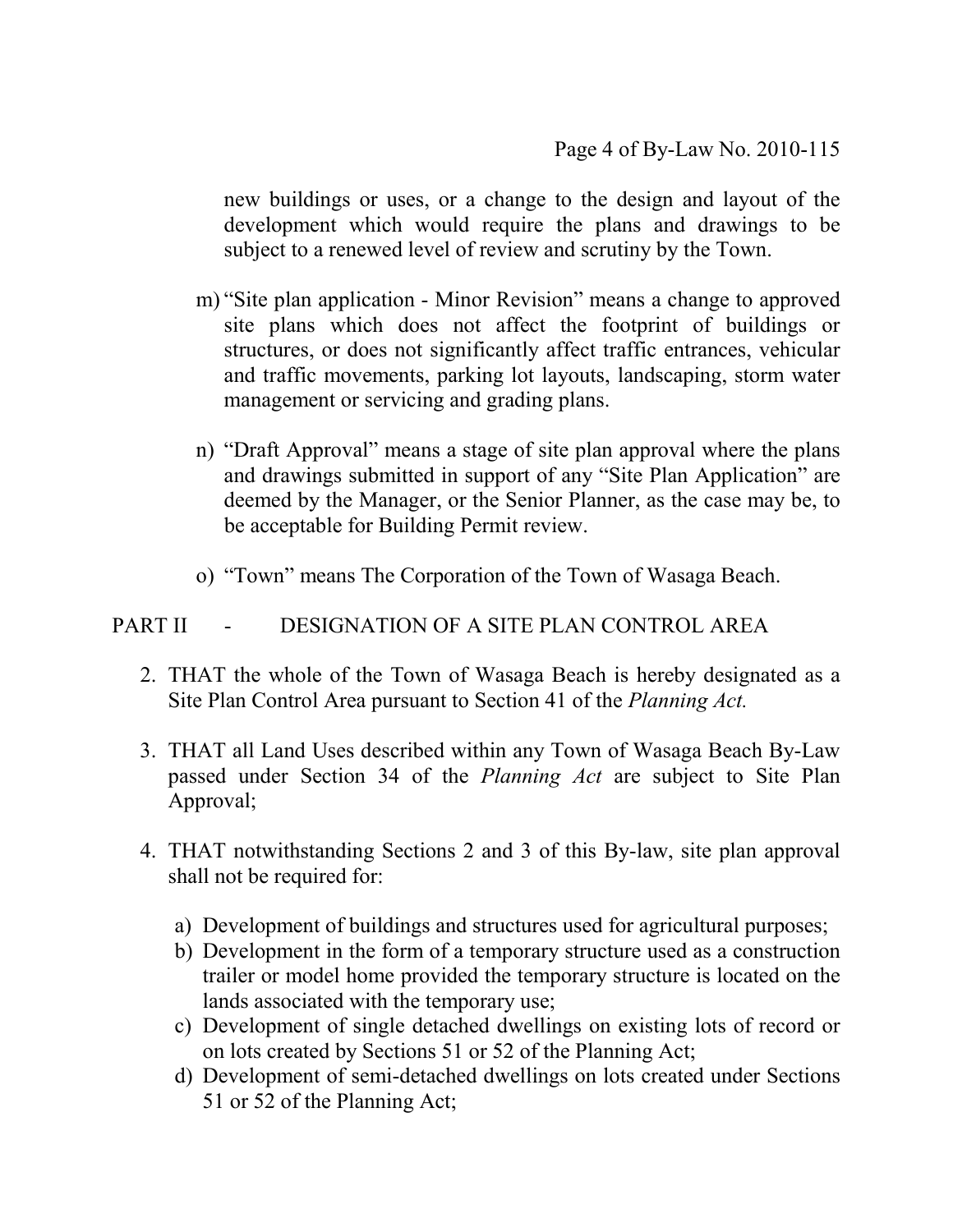- e) Development of lands which enjoy exemption to Part Lot Control pursuant to Section 50 of the Planning Act, at the discretion of the Manager of Planning.
- f) The placement of a portable classroom on a school site of a district school board if the school was in existence on January 1, 2007;
- g) Minor alterations to existing development where a site plan agreement has not been registered on the property; or,
- h) Where Council of the Town of Wasaga Beach, through a motion, has determined that a development proposal is exempt from site plan approval.

## PART III - DELEGATION OF POWER OF AUTHORITY

- 5. THAT Council's powers of authority for approval of site plan applications under Section 41 of the *Planning Act* are hereby delegated to the Manager for all site plan applications as defined within Part 1.
- 6. Notwithstanding item 1.k) within Part 1 above, where development is proposed on lands which are zoned Floodplain Hazard (FH), the Manager has the discretion to either waive the requirement for Site Plan Application or require the proposal be subject to a "Major" application for site plan.
- 7. THAT Council's powers of authority for approval of Minor, Revision and Minor Revision site plan applications are hereby delegated to the Senior Planner.
- 8. THAT, notwithstanding Part III, Sections 5, 6 and 7, nothing in this By-law shall restrict the authority of Council to approve site plan applications.

#### PART IV - ADMINISTRATION

- 9. THAT in the event that works described within an approved site plan have not commenced within a period of three (3) years from the date of issuance of draft site plan approval, the Manager, after having formally notified the owner by mail, may deem the approved site plan to have expired.
- 10.THAT where an application for site plan approval is not approved after a period of three (3) years from the date of receipt of a complete application, the Manager may deem the application to be closed.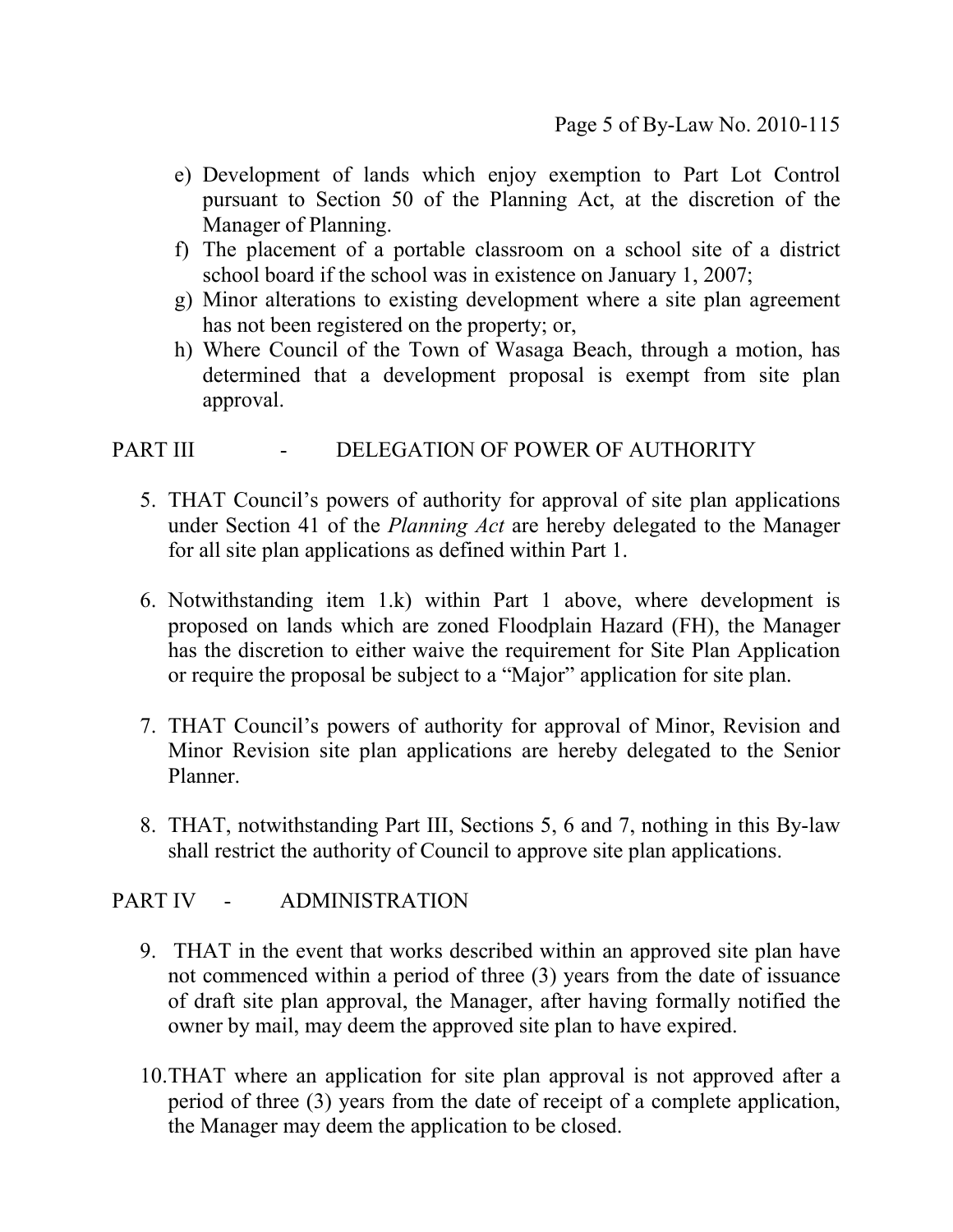- 11.THAT where the Town holds securities as a condition of site plan approval, the Manager shall, upon request from the owner or agent for the owner, be authorized to grant partial releases of security amounts from the securities being held against the works stated within the site plan approval, provided the works have been completed to the satisfaction of the Town.
- 12.THAT the Manager may, at his or her discretion, grant "Draft Approval" of a site plan application.
- 13.THAT the Chief Building Official for the Town of Wasaga Beach, or his or her designate, shall have regard for the owner's compliance with the terms of any Site Plan Control Agreement or Development Agreement entered into between an owner and the Town of Wasaga Beach, pursuant to this By-Law.

## PART V – SITE PLAN CONTROL AGREEMENTS

- 14.That the Standard Form of Site Plan Control Agreement attached hereto as Schedule "A" is approved as the Town of Wasaga Beach Standard Form of Site Plan Control Agreement.
- 15.That this Standard Form of Site Plan Control Agreement shall be used as the basis for all future Site Plan Control Agreements from the date of passage of this by-law.
- 16.That the Manager, at his or her discretion, is hereby authorized to make such minor alterations as necessary to the Standard Form of Site Plan Control Agreement attached hereto as Schedule "A."
- 17.That Development Committee is hereby delegated the authority of Council to make any major alteration as necessary to the Standard Form of Site Plan Control Agreement attached hereto as Schedule "A."

## PART VI – CONDITIONS OF APPROVAL

18.That the list of standard conditions of approval attached hereto as Schedule "B" shall be approved as the standard conditions of approval which may be appended as a schedule for any site plan control agreement pursuant to Section 41 (7) of the *Planning Act*, R.S.O. 1990, Chapter c.P. 13.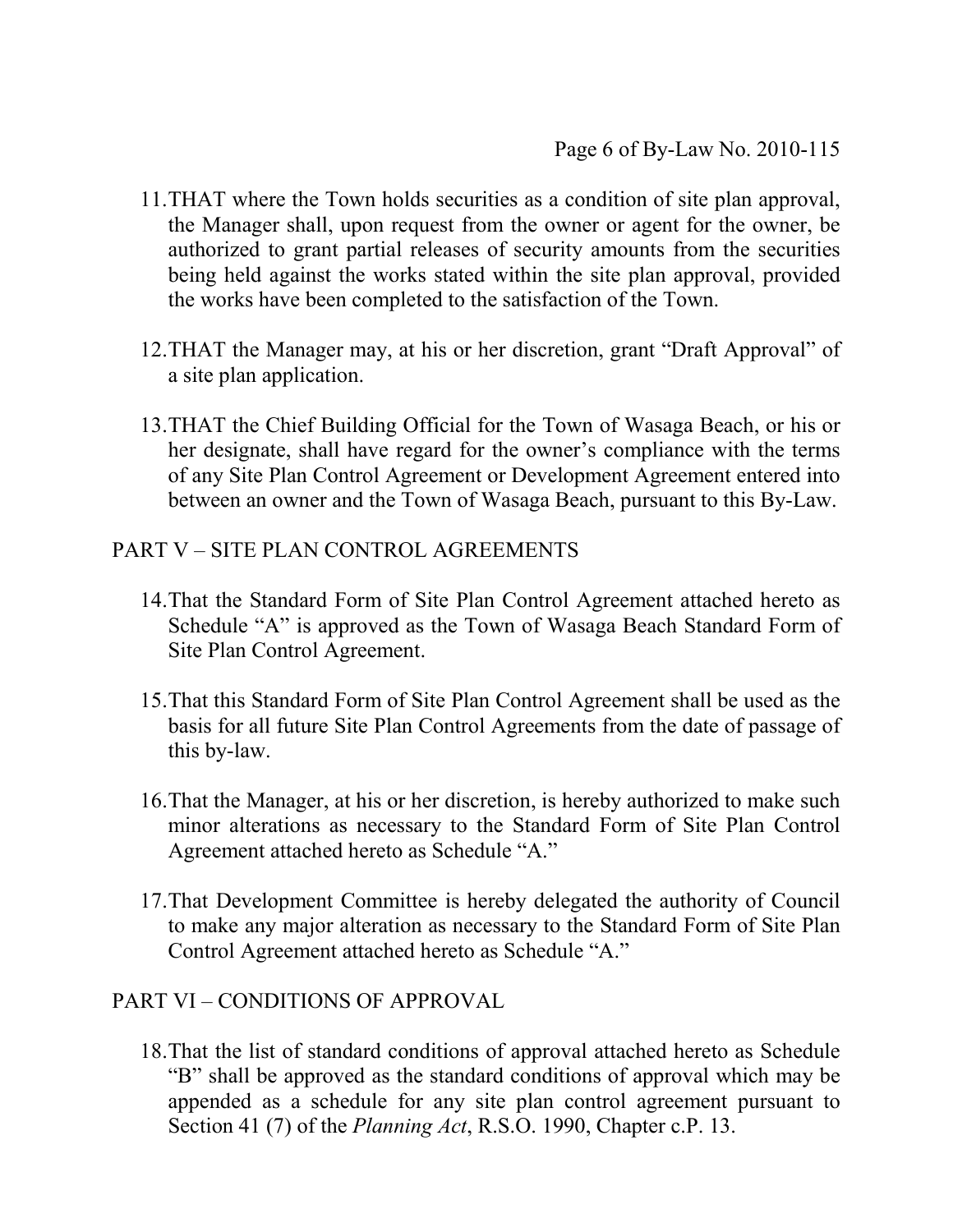- 19.That the Manager, at his or her discretion, is hereby authorized to make such minor alterations, as necessary, to the Standard List of Conditions of Approval, attached hereto as Schedule "B."
- 20.That Development Committee is hereby delegated the authority of Council to make any major alterations to the Standard List of Conditions of Approval attached hereto as Schedule "B."
- 21.The applicant shall have the right to refer any requirement, including the terms of any agreement to the Development Committee of the Town of Wasaga Beach for resolution. Nothing in this paragraph shall affect the rights of the applicant to appeal to the Ontario Municipal Board pursuant to Section 41 (12) of the *Planning Act*, R.S.O. 1990, Chapter c.P.13.

## PART VII – FEES AND SECURITIES

- 22.That any application for site plan approval submitted to the Town will be subject to a Standard Fees that may be associated with the development proposal as per the approved composite list of fees and charges approved by Council from time to time.
- 23.That any application for site plan approval approved by the Town will be subject to charges and securities as outlined within Schedule "C" attached hereto.
- 24.That Development Committee is hereby delegated the authority of Council to make such alterations as necessary to the List of Standard Charges and Securities attached hereto as Schedule "C."
- 25.The applicant shall have the right to refer any financial condition proposed to be inserted into a site plan control agreement to the Development Committee of the Town of Wasaga Beach for resolution. Nothing in this paragraph shall affect the rights of the applicant to appeal to the Ontario Municipal Board pursuant to Section 41(12) of the *Planning Act*, R.S.O. 1990, Chapter c.P.13.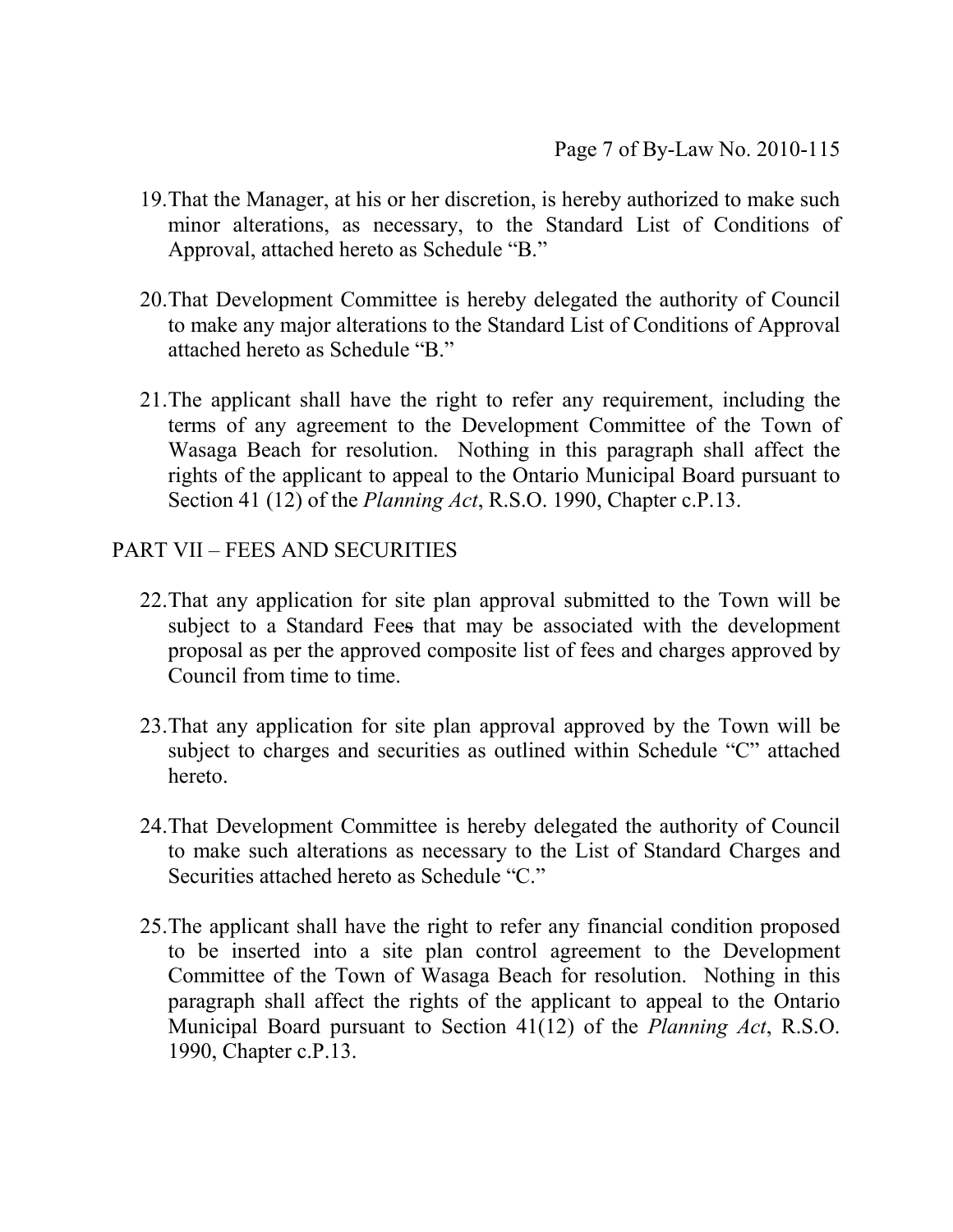PART VIII - PENALTIES

26.Any person or corporation convicted of a breach of any provisions of this By-Law shall be liable to a penalty pursuant to the authority and conditions of the *Planning Act*, R.S.O. 1990, Chapter c.P. 13, as amended.

THAT By-Law No. 83-31 of the Corporation of the Town of Wasaga Beach is hereby repealed.

THAT this By-Law shall come into force and take effect on the date of its final passing.

READ A FIRST, SECOND AND THIRD TIME AND FINALLY PASSED THIS 21st DAY OF DECEMBER, 2010.

Cal Patterson, Mayor

Twyla Nicholson, Clerk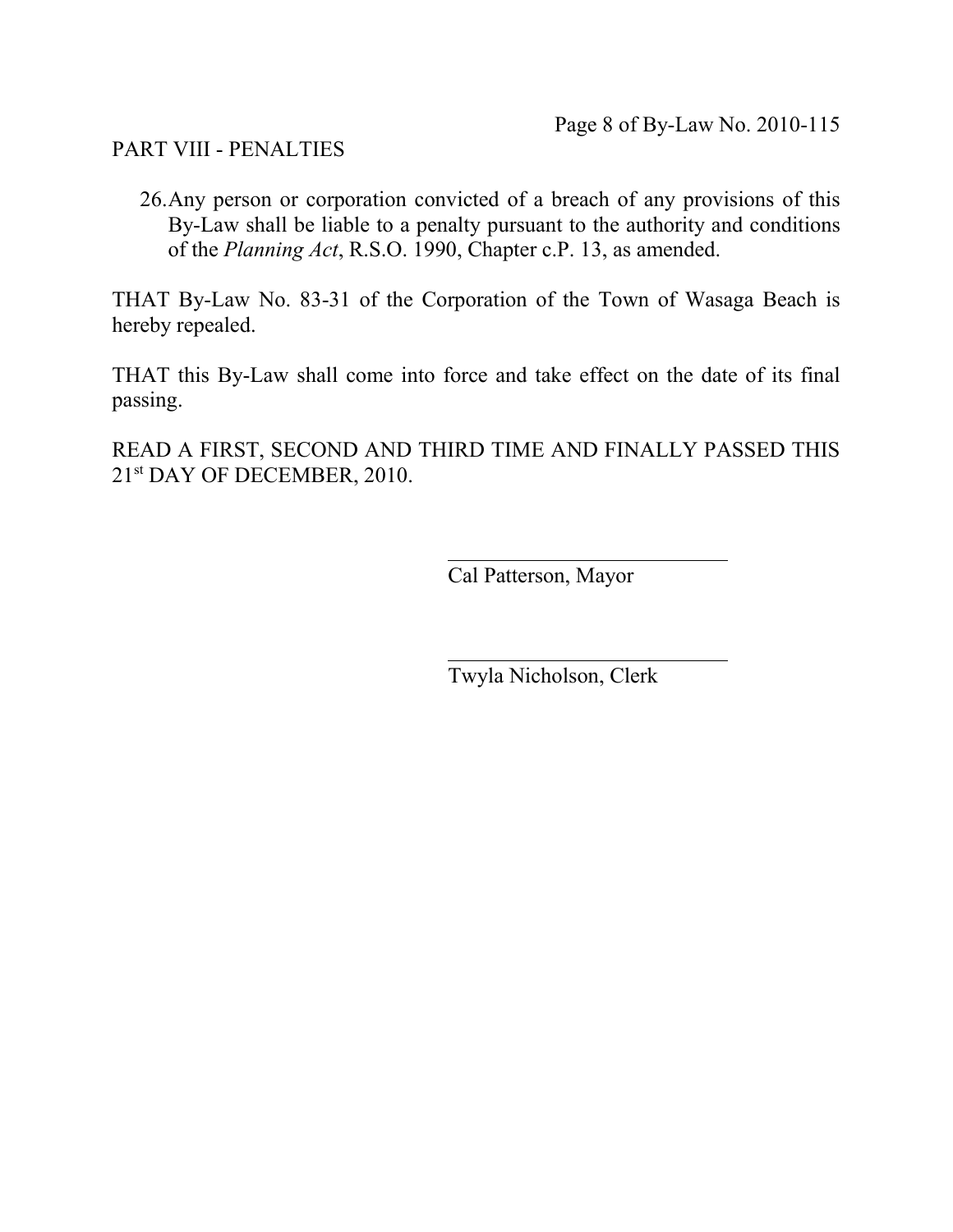# **Schedule "A" To Town of Wasaga Beach By-Law No. 2010-115**

**"Standard Form of Site Plan Control Agreement"**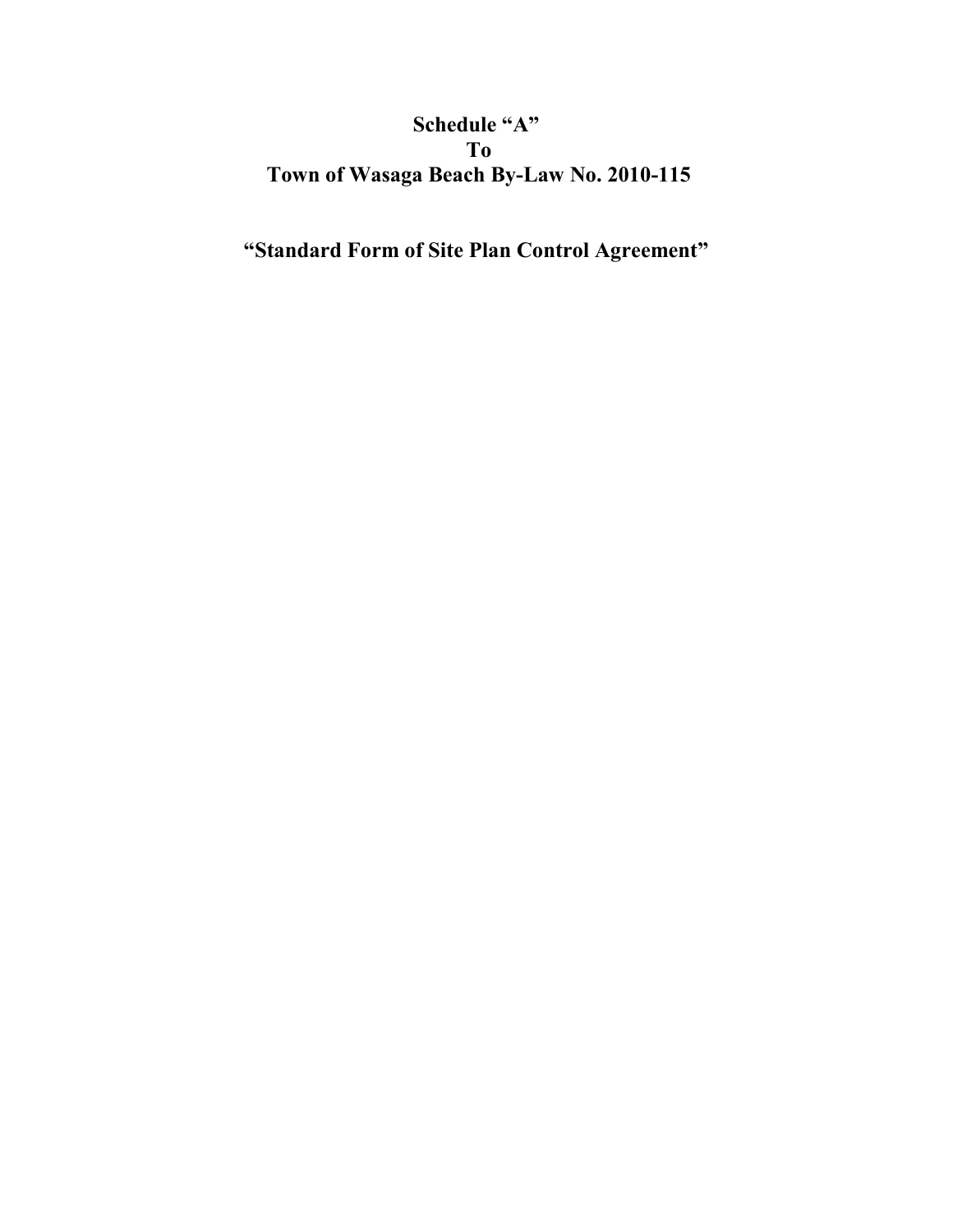# **Schedule "B" To Town of Wasaga Beach By-Law No. 2010-115**

# **"Standard List of Conditions of Approval"**